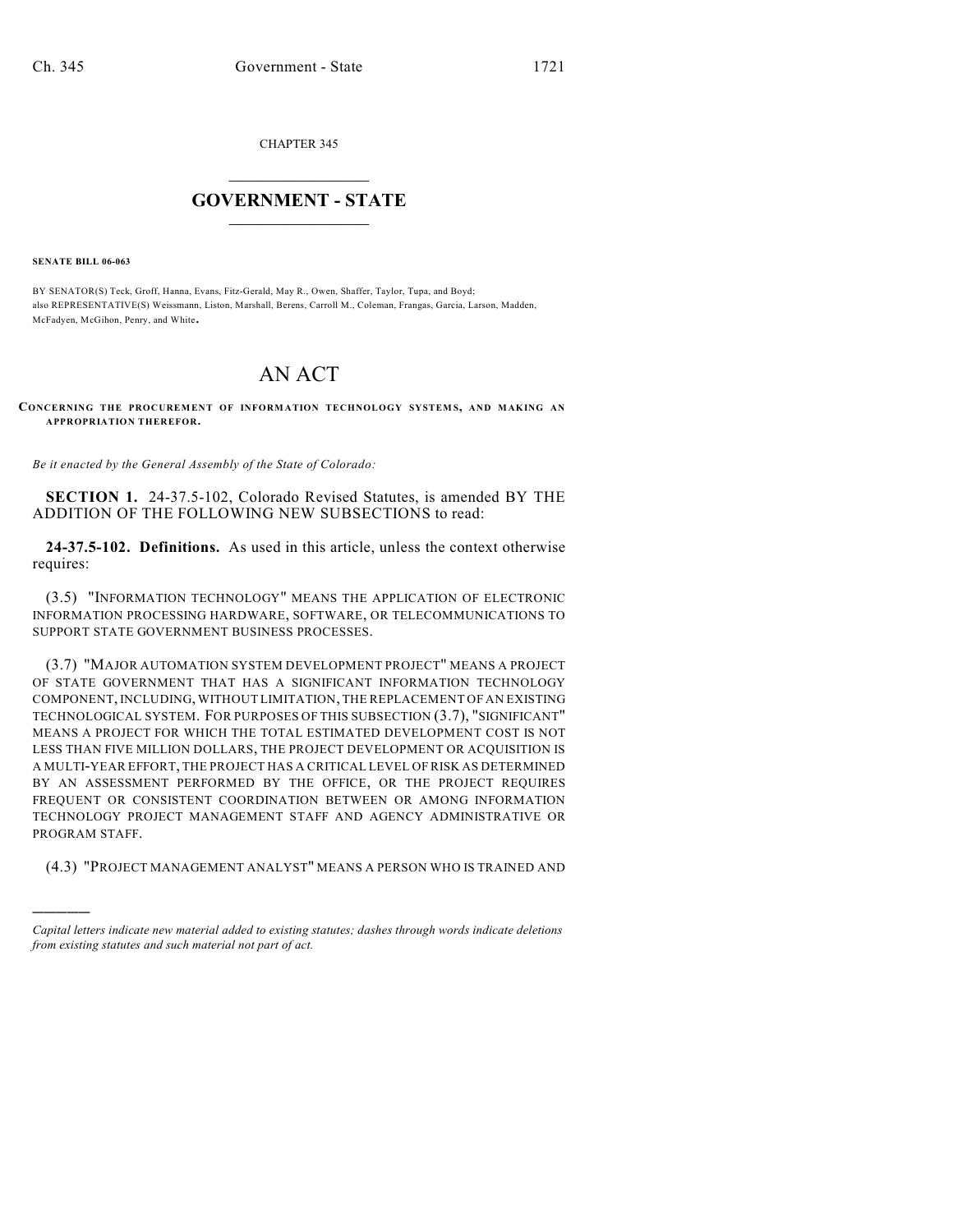1722 Government - State Ch. 345

EXPERIENCED IN GATHERING PROJECT MANAGEMENT-RELATED INFORMATION AND IN THE ANALYSIS OF PROJECT MANAGEMENT-RELATED INFORMATION. SUCH INFORMATION MAY INCLUDE, WITHOUT LIMITATION, INFORMATION RELATED TO MAJOR AUTOMATION SYSTEM DEVELOPMENT PROJECT SCHEDULING, COST, AND PERFORMANCE. A PROJECT MANAGEMENT ANALYST SHALL BE ABLE TO DEVELOP RECOMMENDATIONS FOR APPROPRIATE CORRECTIVE AND PREVENTATIVE MANAGEMENT ACTION REGARDING MAJOR AUTOMATION SYSTEM DEVELOPMENT **PROJECTS** 

(4.7) "PROJECT MANAGER" MEANS A PERSON WHO IS TRAINED AND EXPERIENCED IN THE LEADERSHIP AND MANAGEMENT OF MAJOR AUTOMATION SYSTEM DEVELOPMENT PROJECTS FROM THE COMMENCEMENT OF SUCH PROJECTS THROUGH THEIR COMPLETION.

**SECTION 2.** 24-37.5-105, Colorado Revised Statutes, is amended BY THE ADDITION OF THE FOLLOWING NEW SUBSECTIONS to read:

**24-37.5-105. Office - responsibilities.** (4) (a) THE OFFICE SHALL ESTABLISH POLICIES AND PROCEDURES FOR ACCEPTABLE PROJECT PLANS AND FEASIBILITY STUDIES.

(b) PRIOR TO THE APPROVAL OR DISBURSEMENT OF ANY MONEYS, INCLUDING FROM FEDERAL, STATE, OR CASH FUNDS, FOR ANY MAJOR AUTOMATION SYSTEM DEVELOPMENT PROJECT, THE OFFICE SHALL CERTIFY TO THE STATE CONTROLLER THAT THE PROJECT IS IN COMPLIANCE WITH BEST PRACTICES ADOPTED BY THE STATE CONCERNING THE MANAGEMENT OF AN INFORMATION TECHNOLOGY PROJECT. SUCH BEST PRACTICES SHALL INCLUDE THE ASSIGNMENT OF PROJECT MANAGERS AND PROJECT MANAGEMENT ANALYSTS TO MANAGE THE STATE'S RESOURCES AND RESPONSIBILITIES FOR THE DEVELOPMENT OF MAJOR AUTOMATED SYSTEMS. THE OFFICE SHALL DEVELOP POLICIES REGARDING BEST PRACTICES AND THE VERIFICATION OF PROJECT MANAGERS AND PROJECT MANAGEMENT ANALYSTS.

(5) (a) THE DEPARTMENT OF PERSONNEL, IN COLLABORATION WITH THE OFFICE, SHALL CREATE A JOB CATEGORY AND DEFINED SKILL SETS WITHIN THE STATE PERSONNEL SYSTEM FOR INDIVIDUALS EMPLOYED AS MAJOR AUTOMATION SYSTEM DEVELOPMENT PROJECT MANAGERS AND MAJOR AUTOMATION SYSTEM DEVELOPMENT PROJECT MANAGEMENT ANALYSTS. THE QUALIFICATIONS FOR PROJECT MANAGERS AND PROJECT MANAGEMENT ANALYSTS SHALL INCLUDE, AT A MINIMUM, AND WITHOUT LIMITATION, CERTIFICATION BY THE PROJECT MANAGEMENT INSTITUTE, CERTIFICATION FROM ANOTHER EQUIVALENT STANDARDS ORGANIZATION, OR RELEVANT EXPERIENCE WITH SIGNIFICANT MAJOR AUTOMATION SYSTEM DEVELOPMENT PROJECTS. THE OFFICE SHALL ESTABLISH A TEAM OF PROJECT MANAGERS AND PROJECT MANAGEMENT ANALYSTS WHO SHALL:

(I) SATISFY ANY TRAINING AND EXPERIENCE REQUIREMENTS AS ESTABLISHED BY THE DEPARTMENT OF PERSONNEL; AND

(II) BE ASSIGNED BY THE OFFICE, IN COLLABORATION WITH STATE AGENCIES, TO WORK WITH ANY SUCH AGENCIES ON A MAJOR AUTOMATION SYSTEM DEVELOPMENT PROJECT UNLESS THE AGENCY'S PROJECT MANAGER OR PROJECT MANAGEMENT ANALYST SATISFIES THE CRITERIA SPECIFIED IN THIS PARAGRAPH (a).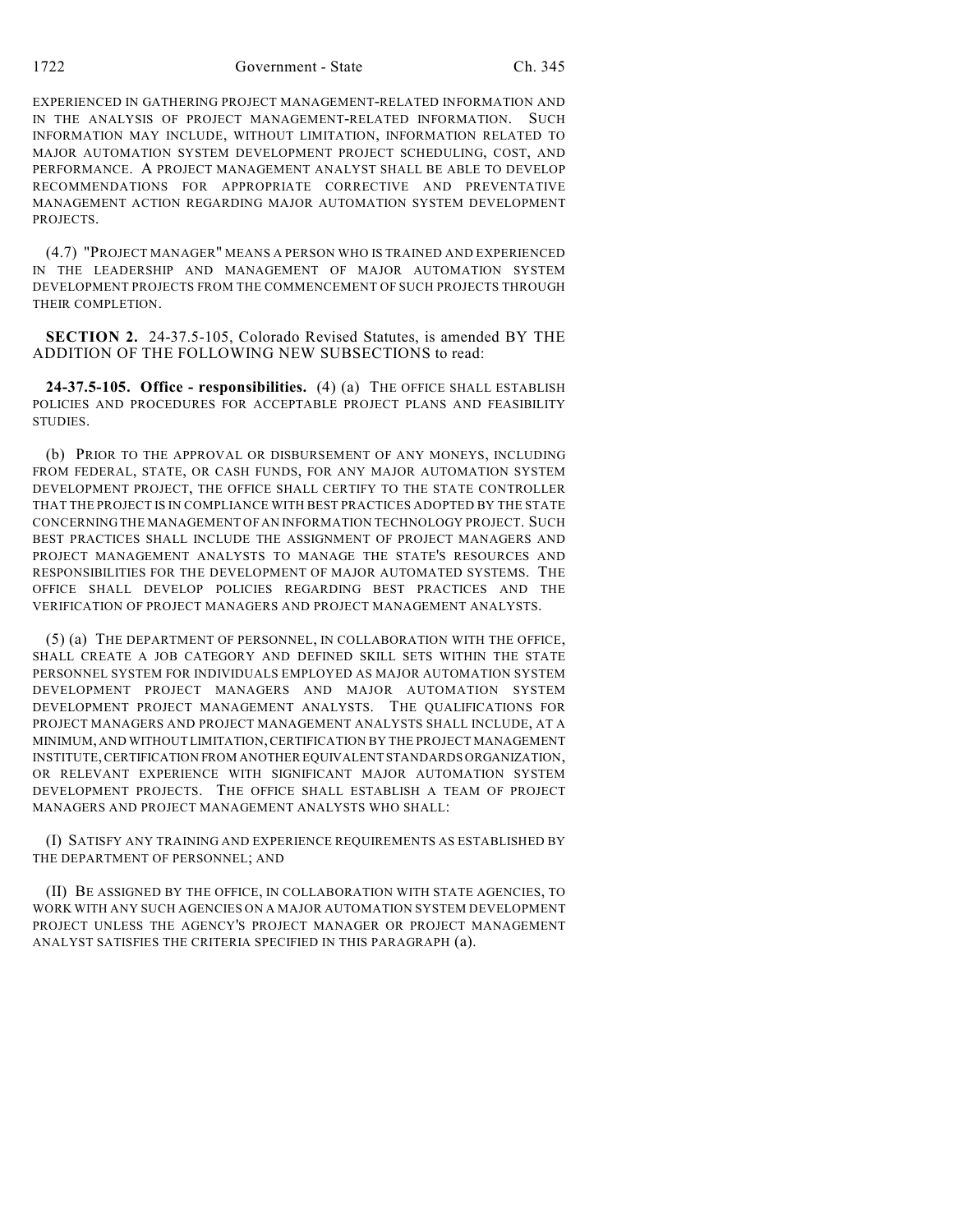## Ch. 345 Government - State 1723

(b) STATE AGENCIES THAT USE THE SERVICES SPECIFIED IN SUBPARAGRAPH (II) OF PARAGRAPH (a) OF THIS SUBSECTION (5) SHALL BE RESPONSIBLE FOR REIMBURSING THE OFFICE FOR THE PERSONNEL COSTS ASSOCIATED WITH THE PROJECT MANAGEMENT AND PROJECT MANAGEMENT ANALYST FUNCTION. THE BUDGET OF EACH MAJOR AUTOMATION SYSTEM DEVELOPMENT PROJECT SHALL INCLUDE FUNDING FOR AT LEAST ONE PROJECT MANAGER AND ONE PROJECT MANAGEMENT ANALYST. THE EXECUTIVE DIRECTOR OF ANY STATE AGENCY THAT EMPLOYS ANY PERSON WHO POSSESSES THE QUALIFICATIONS NECESSARY TO BE A PROJECT MANAGER OR PROJECT MANAGEMENT ANALYST MAY REQUEST A REVIEW AND VERIFICATION THAT ANY SUCH PERSON IS IN COMPLIANCE WITH ANY PERSONNEL QUALIFICATIONS GOVERNING SUCH POSITION AS ADOPTED BY THE DEPARTMENT OF PERSONNEL CONCERNING THE MANAGEMENT OF AN INFORMATION TECHNOLOGY PROJECT AND MAY USE ANY SUCH QUALIFIED STAFF PERSON FOR PROJECT MANAGEMENT AND PROJECT MANAGEMENT ANALYST SERVICES. CONSISTENT WITH EXISTING RULES GOVERNING THE STATE PERSONNEL SYSTEM, NO STATE AGENCY SHALL BE PRECLUDED FROM HIRING A CONTRACT EMPLOYEE AS A FULL-TIME PROJECT MANAGER OR PROJECT MANAGEMENT ANALYST IF THE PERSON SATISFIES THE QUALIFICATIONS SPECIFIED IN PARAGRAPH (a) OF THIS SUBSECTION (5).

(c) THE OFFICE SHALL ESTABLISH AND IMPLEMENT A TRAINING PLAN FOR ALL PERSONS EMPLOYED BY THE STATE AS OF THE EFFECTIVE DATE OF THIS SUBSECTION (5) WHO PROVIDE SERVICES OR FUNCTIONS DESCRIBED IN THE JOB DESCRIPTIONS PROVIDED BY THE DEPARTMENT OF PERSONNEL FOR PROJECT MANAGERS AND PROJECT MANAGEMENT ANALYSTS. ANY EMPLOYEE WHO RECEIVES SUCH TRAINING AND WHO POSSESSES SUFFICIENT RELEVANT EXPERIENCE MAY BE CERTIFIED BY THE OFFICE AS A PROJECT MANAGER OR A PROJECT MANAGEMENT ANALYST. THE OFFICE, IN COLLABORATION WITH THE DEPARTMENT, MAY ALSO REQUIRE, AS PART OF THE VERIFICATION PROCESS CREATED PURSUANT TO PARAGRAPH (b) OF THIS SUBSECTION (5), ANY REFRESHER TRAINING THAT IT DEEMS NECESSARY FOR PROJECT MANAGERS AND PROJECT MANAGEMENT ANALYSTS TO STAY CURRENT WITH TRENDS AFFECTING THE MANAGEMENT OF INFORMATION TECHNOLOGY PROJECTS.

(d) STATE AGENCIES SHALL REIMBURSE THE OFFICE FOR THE COSTS OF PROVIDING THE TRAINING REQUIRED BY PARAGRAPH (c) OF THIS SUBSECTION (5).

(6) NOT LATER THAN FEBRUARY 1, 2007, AND NO LATER THAN FEBRUARY 1 OF EACH CALENDAR YEAR THEREAFTER, THE OFFICE SHALL SUBMIT A PLAN TO THE COMMISSION ON INFORMATION MANAGEMENT CREATED IN SECTION 24-37.5-201 (2) (a), THE JOINT BUDGET COMMITTEE OF THE GENERAL ASSEMBLY, THE BUSINESS, LABOR, AND TECHNOLOGY COMMITTEE OF THE SENATE AND THE BUSINESS AFFAIRS AND LABOR COMMITTEE OF THE HOUSE OF REPRESENTATIVES, OR ANY SUCCESSOR COMMITTEES, AND EACH LEGISLATIVE COMMITTEE OF REFERENCE OF THE SENATE AND THE HOUSE OF REPRESENTATIVES WITH OVERSIGHT OVER A STATE AGENCY THAT HAS COMMENCED A MAJOR AUTOMATION SYSTEM DEVELOPMENT PROJECT. THE PLAN SHALL DESCRIBE THE COMPLIANCE BY THE OFFICE WITH THE REQUIREMENTS OF SUBSECTIONS (4) AND (5) OF THIS SECTION IN CONNECTION WITH MAJOR AUTOMATION SYSTEM DEVELOPMENT PROJECTS. IN THE PLAN, THE OFFICE SHALL ALSO DESCRIBE ANY SIGNIFICANT AUTOMATION SYSTEM DEVELOPMENT PROJECTS CURRENTLY IN PROGRESS AND THE EXTENT TO WHICH THE PROJECTS IDENTIFIED ARE MEETING THE REQUIREMENTS OF SUBSECTIONS (4) AND (5) OF THIS SECTION FOR THE PRIOR CALENDAR YEAR.